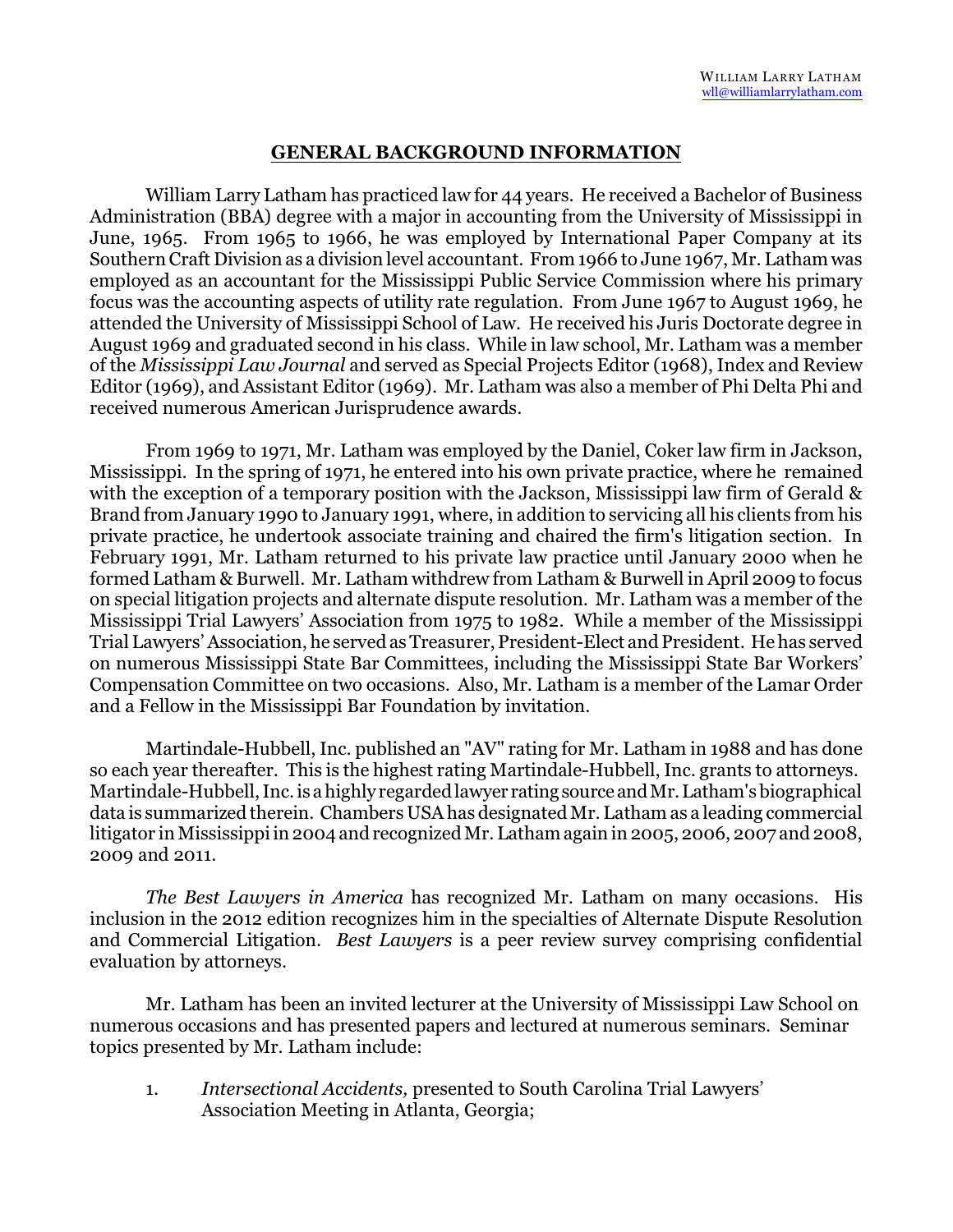- 2. *Perspectives of a Plaintiff's Practice,* presented to the Mississippi Law Institute in Jackson, Mississippi;
- 3. *Statute of Limitations: Jurisdictional Considerations,* presented to American Trial Lawyers' Association's National Convention in Los Angeles, California;
- 4. *Statute of Limitations: Procedural or Substantive,* presented to Memphis/Shelby County Bar Association in Hot Springs, Arkansas;
- 5. *Family Law in Mississippi: "Winning for Your Client",* presented by the National Business Institute, Inc. and approved by the Mississippi Commission on Continuing Legal Education in Jackson, Mississippi.;
- 6. *The Apportionment Defense,* presented to the Mississippi Trial Lawyers' Association in Jackson, Mississippi;
- 7. *Your Practice and the MSBDE,* presented to the Central Mississippi Dental Society in Kosciusko, Mississippi; and
- 8. *Understanding Mediation,* presented to the Rankin County Bar Association.
- 9. *Understanding Mediation,* presented to recent Magistrate appointees in Natchez, Mississippi and Oxford, Mississippi.
- 10. *The CPA's Role in Mediation,* presented to the annual meeting of the mississippi Society of CPAs in Jackson, Mississippi.

In addition to the foregoing, Mr. Latham regularly represented regional banks in the defense of liability cases, as well as in commercial loan transactions involving real estate and asset-based lending agreements. Mr. Latham served as a member of Union Planters Bank of Central Mississippi Board of Directors from his election to the Board in 1995 until July, 1997. Prior to the merger of Union Planters and Sunburst Bank, Mr. Latham regularly represented Sunburst and served on its advisory Board of Directors from 1991 to 1995. Mr. Latham is a founding shareholder of Pinnacle Trust Company, a state chartered bank focused on investment management and served on its Board of Directors from 1997 to 2005.

As a member of the Mississippi State Bar, Mr. Latham is authorized to practice in all Mississippi state courts and in the United States District Court for the Northern and Southern Districts of Mississippi and the Fifth Circuit Court of Appeals. Mr. Latham has practiced by special admission in the state courts of Alabama, Arkansas, Louisiana, Tennessee, Georgia and Kentucky and in the United States District Courts of Kansas, Eastern District of Louisiana, Southern District of Florida, Eastern District of Tennessee and the Seventh Circuit Court of Appeals.

Mr. Latham accepts limited engagements in litigation and arbitration as an expert witness. Cases in which Mr. Latham has been retained as an expert witness are:

1. Charles Dane Leathers v. Aetna Casualty, United States District Court, North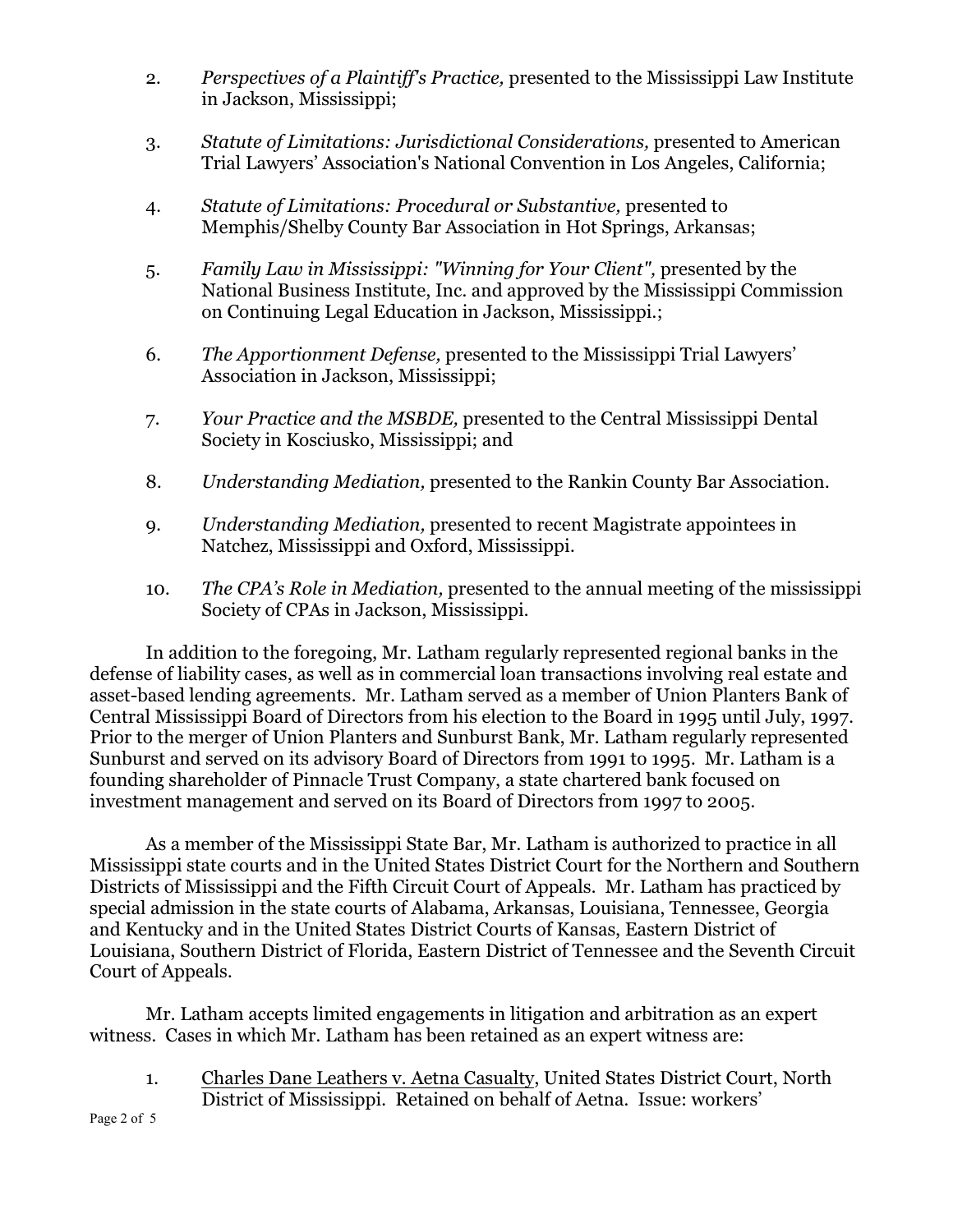compensation bad faith.

- 2. Travis v. Hartford Insurance Co., Chancery Court of Rankin County, Mississippi. Retained on behalf of Hartford. Issue: workers' compensation and bad faith.
- 3. Billy Ray Stephens v. State Farm Fire & Casualty Company and Jack Land , Circuit Court of Forrest County, Mississippi, Cause No. 2-91-3250. Retained on behalf of Jack Land. Issue: lawyer's standard of conduct during discovery.
- 4. Helen Sims v. Hartford Accident & Indemnity Co. and Conagra, Inc., Circuit Court of Humphreys County, Mississippi, Cause No. 95-0075. Retained on behalf of Hartford Accident & Indemnity Co. and Conagra, Inc. Issue: workers' compensation bad faith.
- 5. Deborah McGee v. Schering-Plough Corp, et al., Civil Action No. 2:95cv143PS, consolidated with John M. McGee, et al. v. Schering-Plough Corp, et al., Civil Action No. 2:65cv170PS. Retained on behalf of Schering-Plough Corp. Issue: validity of release.
- 6. Jimmy Ray v. Travelers Insurance Company and Deborah Powell, As Agent, Servant And Employees of Travelers Insurance Company, United States District Court for the Northern District of Mississippi, Delta Division, Civil Action No. 2:98CV33-B-B. Retained on behalf of Travelers Insurance Company. Issue: workers' compensation bad faith.
- 7. Joseph P. Wise, Charlene C. Wise and Elizabeth Ramsey Wise, A Minor, By and Through Her Mother and Next Friend, Charlene C. Wise v. Alfred Larry Aswell, Steven N. Bostic, Steel Service Corporation and JMH Operating Company, Inc. Formerly Known as Ramada Inn Operating Company, Inc., Peoples Security Life Insurance Company and American General Hospitality, Inc. Retained on behalf of American General Hospitality, Inc. Issue: extent of plaintiff's loss of earnings from the practice of law.
- 8. James Kelly v.Travelers Property Casualty Insurance Company and Swisher International, Incorporated; In the United States District Court for the Southern District of Mississippi, Jackson Division No.: 3:99cv750BN. Retained on behalf of Travelers Insurance Company. Issue: workers' compensation bad faith.
- 9. Estate of Frank M. Holliday, Dorothy Holliday, Adminstratrix, Dorothy Holliday, Individually, Jerry Dale Holliday, Mark Allen Holliday, Cherish Michelle Holliday, a Minor, and Elija Derek Holliday, a Minor, by their Mother and Next Friend, Donna Gibson Holliday Martin v. Mueller Brass Company, Sharon Specialty Steel, Inc., Mueller Industries, Inc., Paul Holley, Ronnie Scott, Randy Tucker, ABC Corporations, Fictitious Corporations and John Does 1, 2, and 3, Fictitious Individuals, Reliance Insurance Company, Gallagher Basset Services, Inc. Retained on behalf of Gallagher Basset Services, Inc. Issue: workers' compensation bad faith.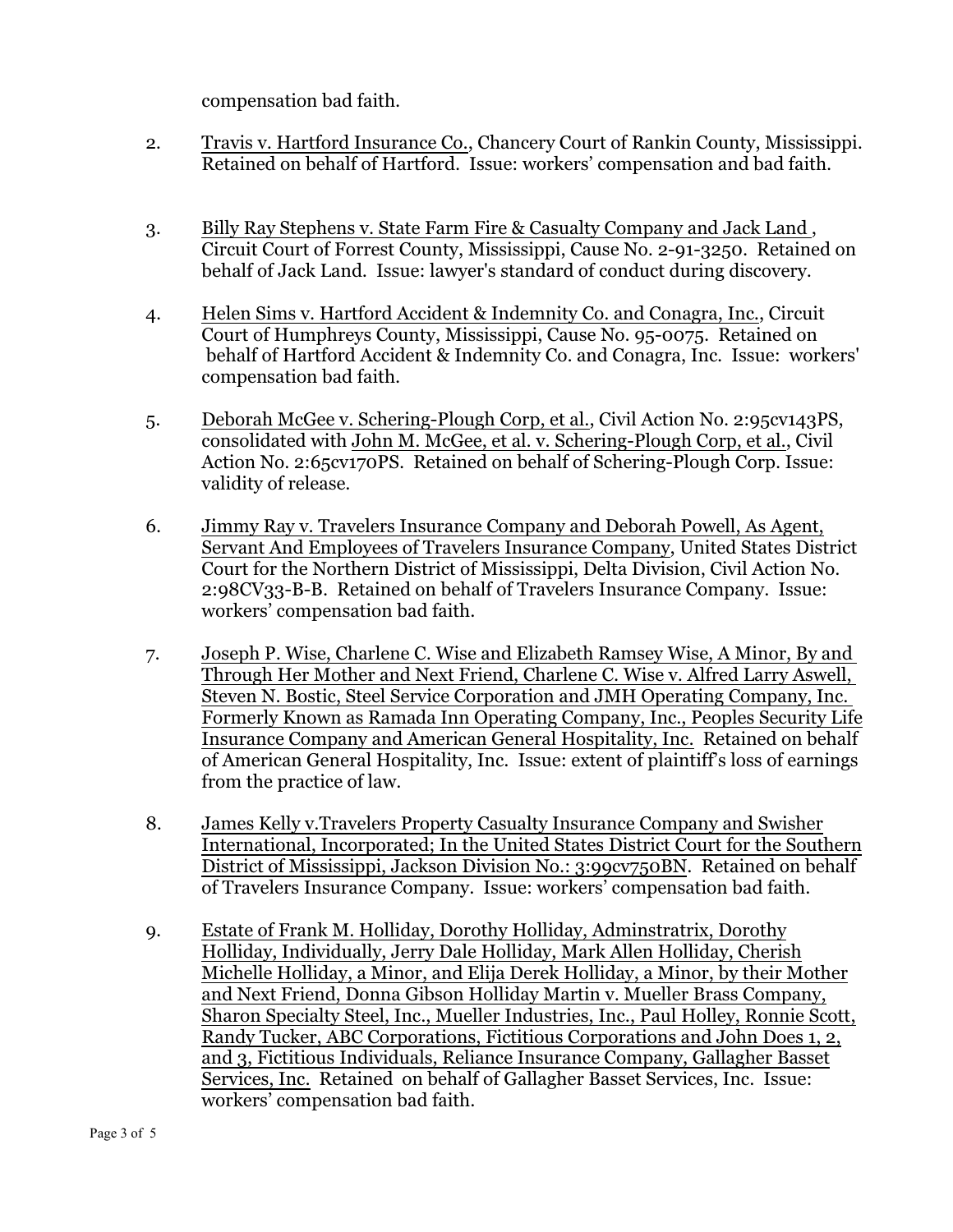10. Estate of Frank M. Holliday Dorothy Holliday, Administratrix, et al. vs. Mueller Brass Company, et al., Circuit Court of Ittawamba County, Mississippi, Civil Action No. 96-071 (G) I. Retained on behalf of Gallagher Bassett. Issue: insurance bad faith.

During the course of representing individuals and business entities in disputed matters, Mr. Latham has appeared as counsel in numerous arbitrations conducted in accordance with the rules of the American Arbitration Association and mediations through various provider organizations. Substantive subject areas include construction disputes, collections, personal injury, family law, contract issues and security/broker losses.

As a member of the Mississippi Bar in good standing who has completed mediation training of at least 14 to 16 hours at one training session administered by a training organization approved by the Court-Annexed Mediation Committee, Mr. Latham is included in the *Directory of Mediators* published by the Mississippi State Bar. In addition to the minimum training required for inclusion in the *Directory of Mediators,* Mr. Latham has successfully completed the 40-hour mediation training at Duke University as required by the rules of the Supreme Court of North Carolina and numerous advanced mediation training courses conducted by the Association of Attorney-Mediators and is an approved neutral for the United States District Court for the Northern and Southern Divisions of Mississippi.

In 2005, Mr. Latham completed Harvard Law School's Program of Instruction for Lawyers' Mediation Project consisting of 40 hours of advance mediation training conducted by Professor Frank Sander, Michael K. Lewis and Linda R. Singer.

In 2009, Mr. Latham withdrew from Latham & Burwell to allow him to focus his time and direct his practice exclusively to ADR.

Mr. Latham accepts engagements to serve as a neutral mediator in select cases, completing in excess of 1,500 mediations since the initiation of his mediation practice in 2003. The following are representative of complex cases mediated by Mr. Latham:

- Mass torts involving consumer fraud, predatory lending, asbestos and environmental.
- Serious personal injury and wrongful death.
- Commercial contract disputes involving oil and gas, health care, construction and real estate.
- Wills and estate conflicts.
- Medical malpractice and hospital negligence.
- Nursing home injury, abuse and death.
- Parental / child conflicts.